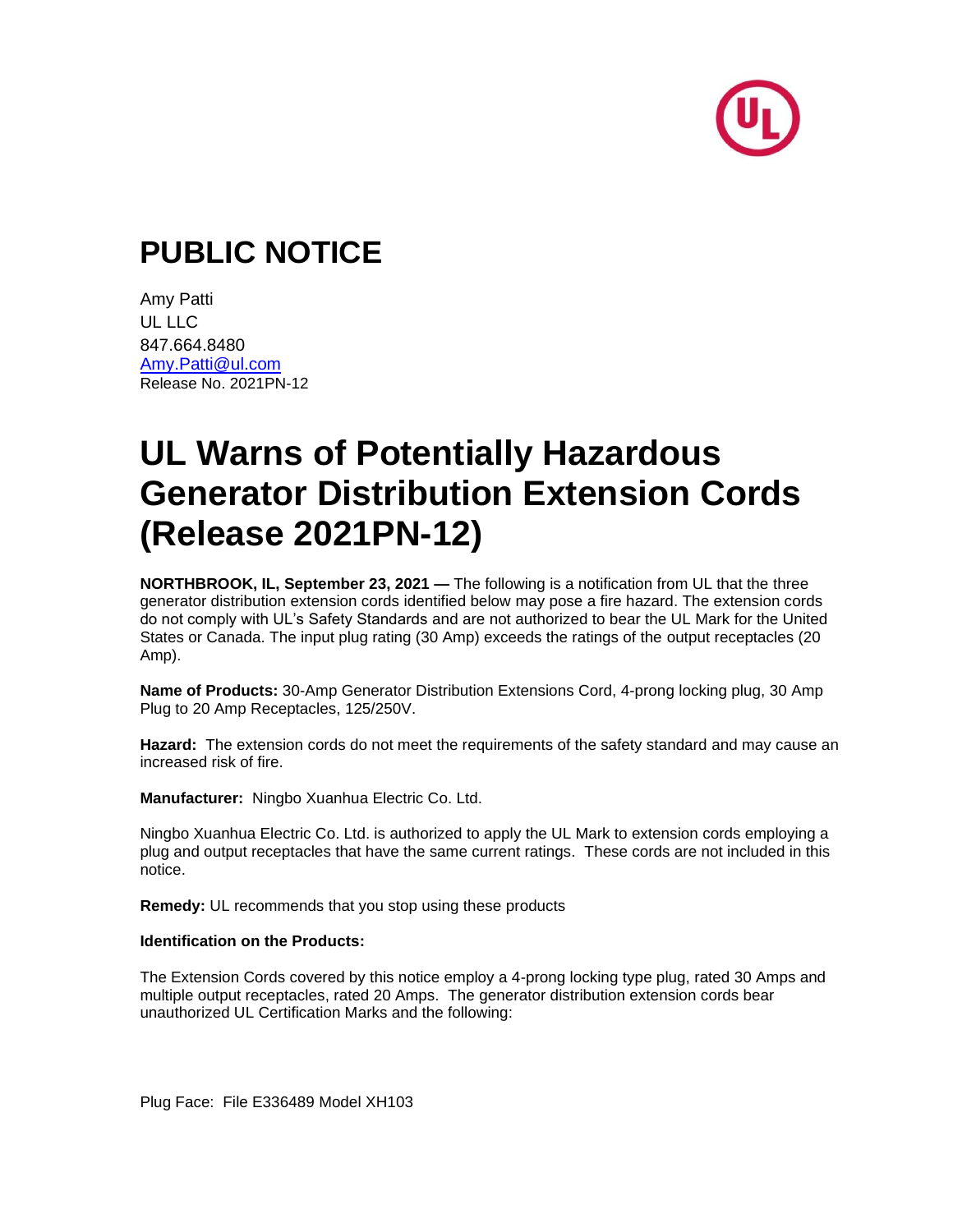Receptacle Body: File E336489 Model XH5208



E257089 GENERAL USE CORD SET

**10 foot, 30-Amp Generator Distribution Extension Cord**, **4-prong locking plug**, **30 Amp Plug to 4 20-Amp Receptacles, 125/250V**

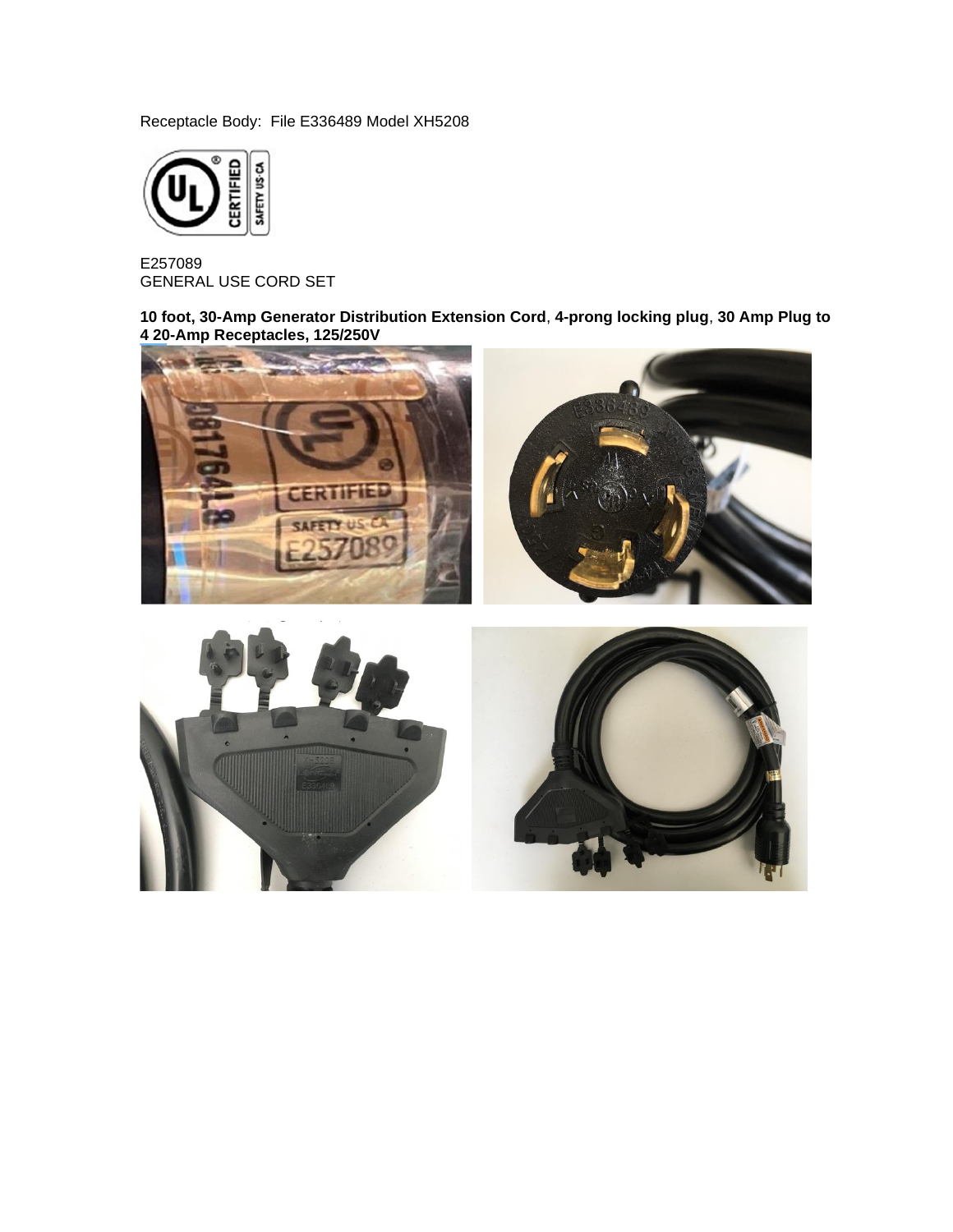Plug Face: File E336489 Model XH103 Receptacle Body: File E336489 Model XH520C



OUTDOOR USE EXTENSION CORD SET

**25 foot, 30-Amp Generator Distribution Extension Cord**, **4-prong locking plug**, **30 Amp Plug to 4 20-Amp Receptacles, 125/250V**